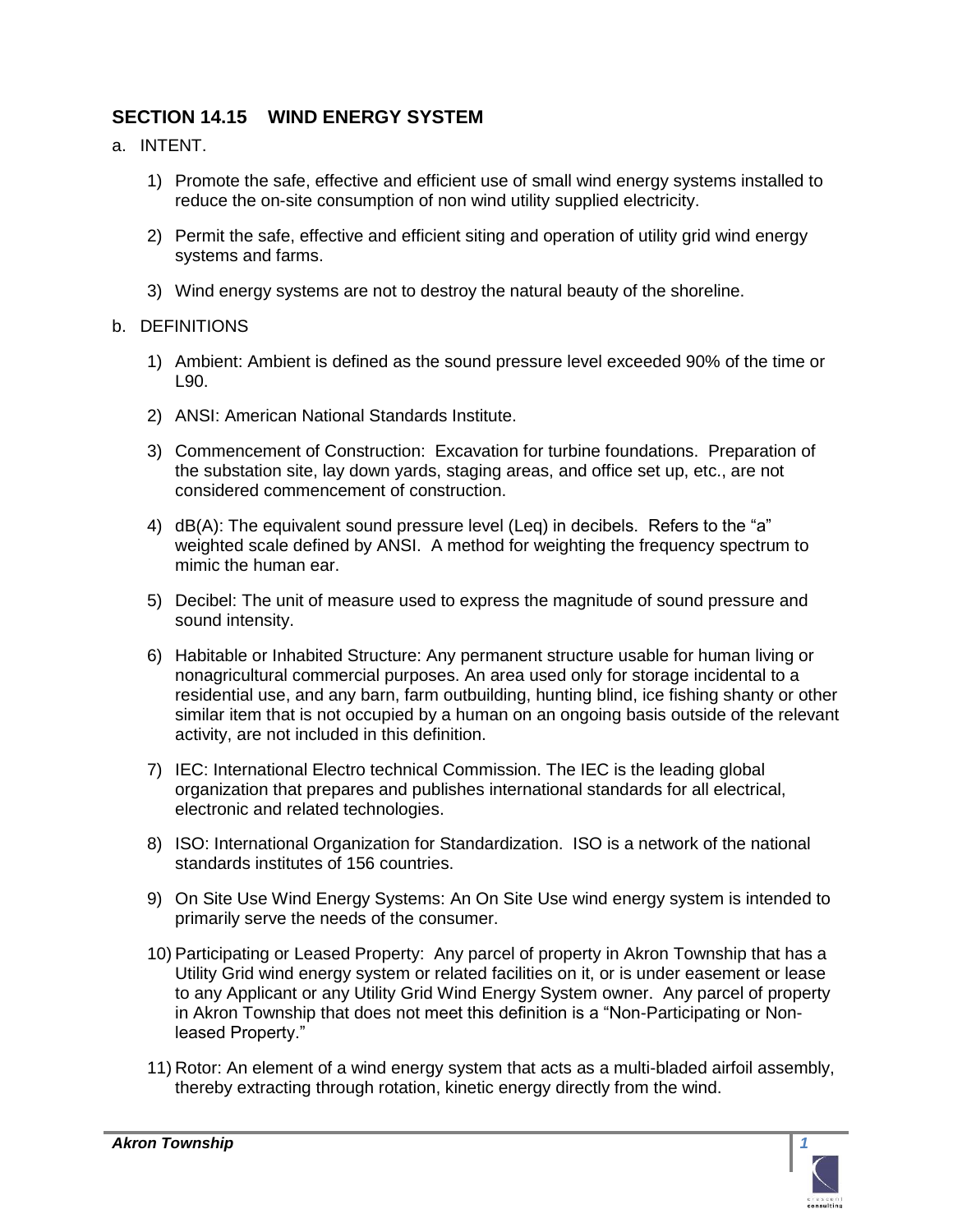- 12) SCADA Tower: A freestanding tower containing instrumentation such as anemometers that is designed to provide present moment wind data for use by the supervisory control and data acquisition (SCADA) system.
- 13) Shadow Flicker: Alternating changes in light intensity caused by the moving blade of a wind energy system casting shadows on the ground and stationary objects, such as a window at an inhabited structure.
- 14) Sound Pressure: Average rate at which sound energy is transmitted through a unit area in a specified direction. The pressure of the sound measured at a receiver.
- 15) Sound Pressure Level: The sound pressure mapped to a logarithmic scale and reported in decibels (dB).
- 16) Total Height: When referring to a Wind Turbine, the distance measured from ground level to the blade extended at its highest point.
- 17) Utility Grid Wind Energy Systems: A Utility Grid wind energy system is designed and built to provide electricity to the electric utility grid.
- 18) Wind Turbine: A wind energy system which converts wind energy into electricity through the use of a wind turbine generator and includes the turbine, blades, and tower as well as related electrical equipment. This does not include wiring to connect the wind energy system to the grid.
- 19) Wind Site Assessment: An assessment to determine the wind speeds at a specific site and the feasibility of using that site for construction of a wind energy system.
- c. ON SITE WIND ENERGY SYSTEMS (NET METERING): An On Site Use wind energy system is intended to primarily serve the needs of the consumer. An On Site Use wind energy system shall be considered a use by right in the Agricultural district and subject to setback restrictions from all property lines.
- d. WIND ENERGY SYSTEM SITE ASSESSMENT FOR UTILITY GRID WIND ENERGY SYSTEMS: Prior to construction of a Utility Grid wind energy system, a wind site assessment is conducted to determine the wind speeds and the feasibility of using the site. Anemometer towers or "Met Towers," more than 65 feet in height used to conduct a wind site assessment for possible installation of an On Site Use wind energy system shall also be a Special Land Use.

Prior to the installation of the tower, an application for a Special Land Use permit shall be filed with the local government that will include:

- 1) applicant identification, a site plan drawn to scale of up to one (1) inch equals one hundred (100) feet and unless otherwise requested by Akron Township.
- 2) a copy of that portion of the applicant's lease with the land owner granting authority to install the Met tower and requiring the applicant to remove all equipment and restore the site after completion of the wind site assessment, and
- 3) Applicant/owner/operator shall procure and maintain comprehensive general and public liability and such other policies of insurance customary to the wind energy system industry. Applicant/owner/operator shall provide such insurance coverage in such amounts and with such limits as are acceptable to the

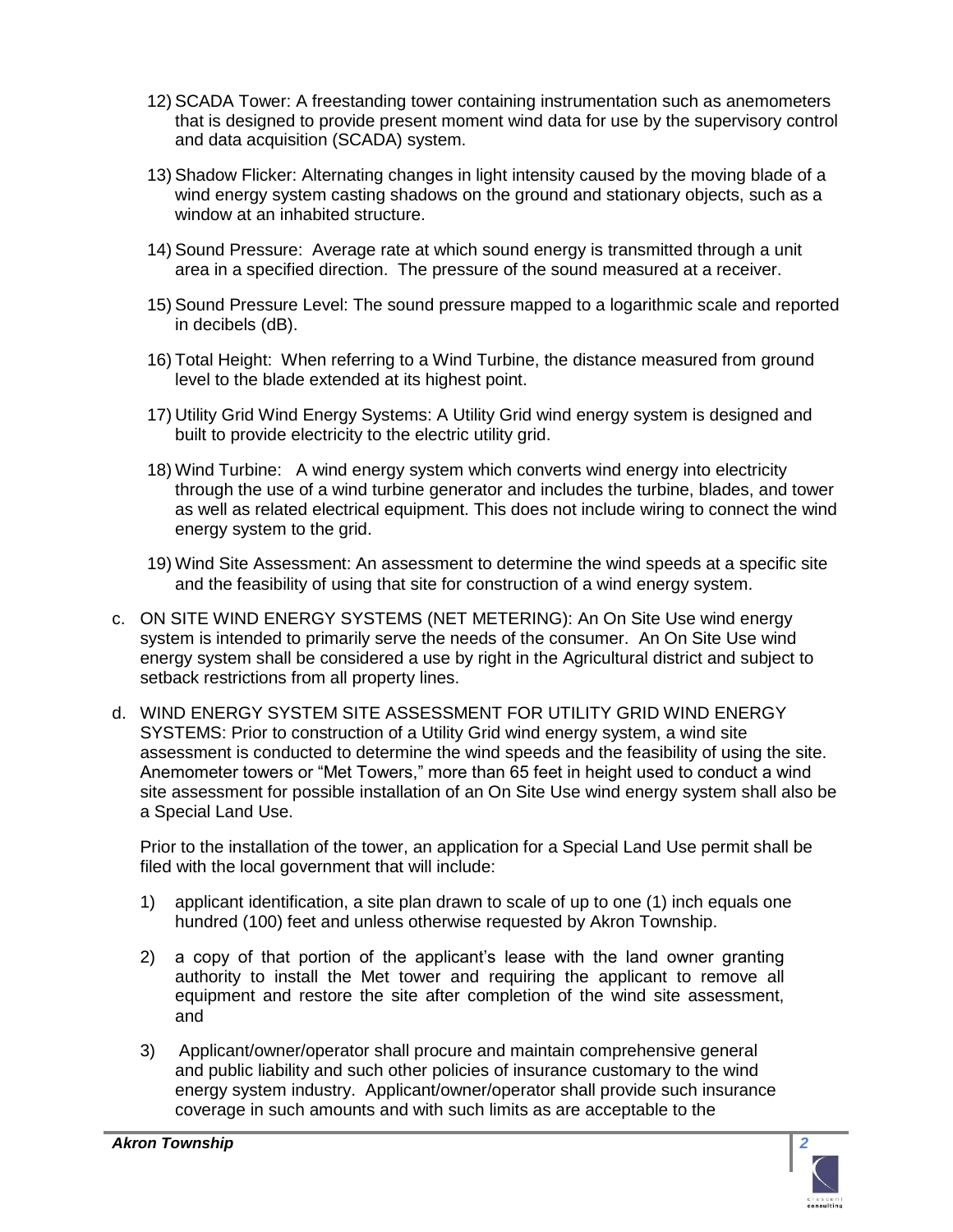Township Board. The applicant/owner/operator/ shall maintain these insurances for the duration of the installation, operation, removal and site restoration of the Met tower. Certificates of said insurance shall be provided to the Township Board prior to issuance of a special use permit, and current certificates of insurance shall be provided to the Township Board annually within 30 days after the policy anniversary or issuance date. The insurance carrier shall be instructed to notify the Township Board if such insurances expire for any reason. Failure of the applicant/owner/operator to maintain these insurances at all times shall result in revocation of the Special Land Use Permit.

- 4) The distance from the center of a Met tower and the property lines between the leased property and the non-leased property shall be at least the height of the Met tower. Leased property can include more than one piece of property and the requirement shall apply to the combined properties.
- e. UTILITY GRID WIND ENERGY SYSTEMS: A Utility Grid wind energy system is designed and built to provide electricity to the electric utility grid. Utility Grid wind energy systems shall be considered a Special Land Use. Prior to the installation of a Utility Grid wind energy system, an application for a Special Land Use permit shall be filed with the local government and shall include the following:
	- 1) Applicant Identification: Applicant name, and address in full, a statement that the applicant is the owner involved or is acting on the owner's behalf, the address of the property involved. The application may include a legal description or parcel identification numbers of the properties involved) and any additional contact information.
	- 2) Project Description: A general description of the proposed project including a legal description of the property or properties on which the project would be located and an anticipated construction schedule.
	- 3) Site Plan: The site plan shall be drawn to a scale of up to one (1) inch to equals one hundred (100) feet and unless otherwise requested by Akron Township and will include maps showing the physical features and land uses of the project area, both before and after construction of the proposed project. The site plan shall include
		- a) the project area boundaries, the location, height and dimensions of all existing and proposed above-ground structures and locations of underground collection lines.
		- b) the location, grades, and dimensions of all temporary and permanent on-site and access roads from the nearest county or state maintained road,
		- c) existing topography, and
		- d) water bodies, waterways, wetlands, and drainage channels
	- 4) Insurance: Applicant/owner/operator shall procure and maintain comprehensive general and public liability and such other policies of insurance customary to the wind energy system industry. Applicant/owner/operator shall provide such insurance coverage in such amounts and with such limits as are acceptable to the Township Board. The applicant/owner/operator/ shall maintain these insurances for the duration of the installation, operation, decommissioning, removal and site restoration of the Grid Utility wind energy system. Certificates of said insurance shall be provided to the Township Board prior to issuance of a

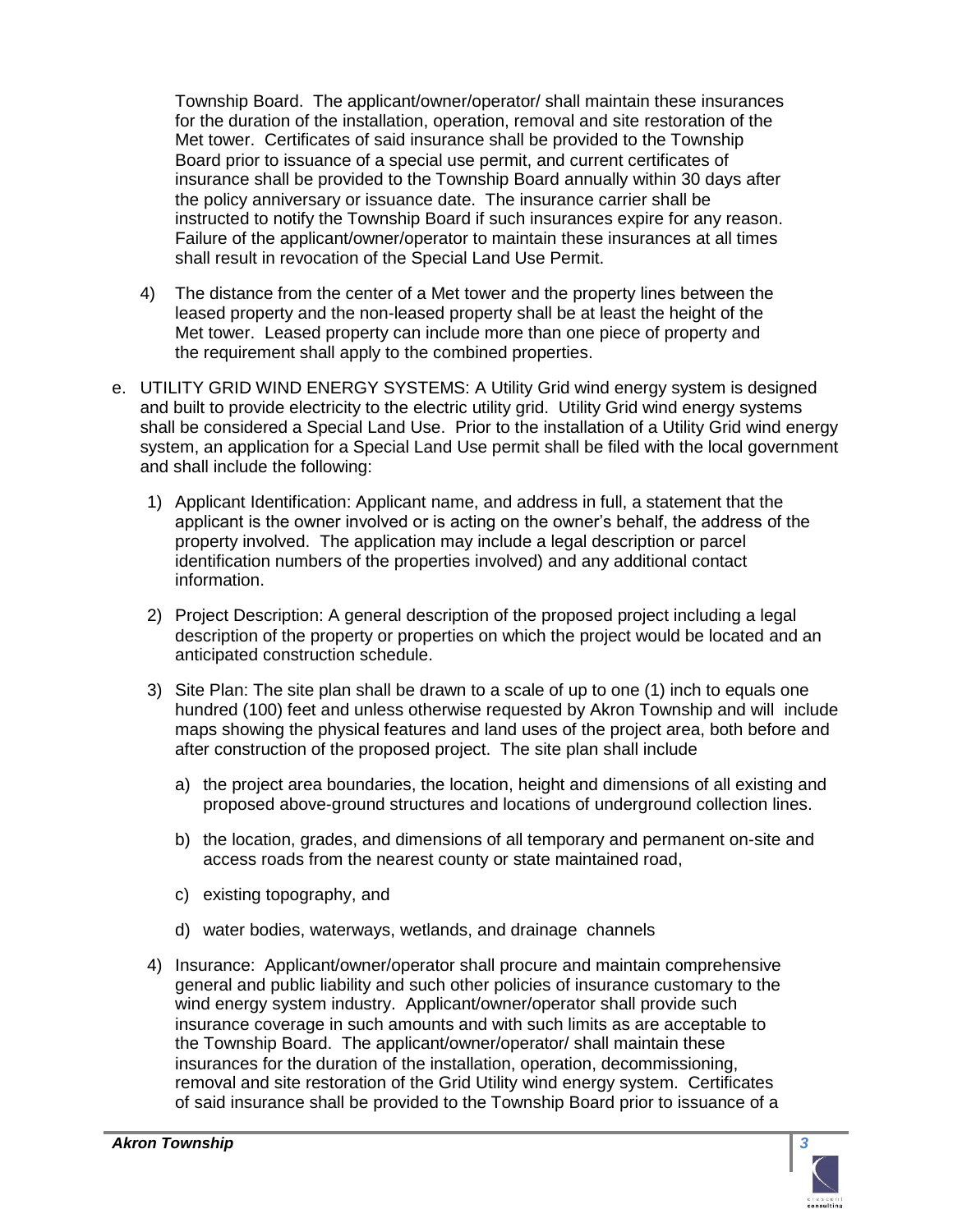special use permit, and current certificates of insurance shall be provided to the Township Board annually within 30 days after the policy anniversary or issuance date. The insurance carrier shall be instructed to notify the Township Board if such insurances expire for any reason. Failure of the applicant/owner/operator to maintain these insurances at all times shall result in revocation of the Special Land Use permit.

- 5) Consent Documents: Copies of any written waivers from neighboring property owners.
- *6)* Sound Pressure Level: Copy of the modeling and analysis report.
- 7) Certifications: Certification that applicant has complied or will comply with all applicable state and federal laws and regulations. Copies of all such permits and approvals that have been obtained or applied for at time of the application. Note: Land enrolled in Michigan Farmland Preservation Program through *Part 361 of the Natural Resources and Environmental Protection Act, 1994 Act 451 as amended, more commonly known as PA 116*, must receive approval from the Michigan Department of Agriculture to locate a WES on the property prior to construction. **MDA - [Farmland Preservation](http://www.michigan.gov/mda/0,1607,7-125-1567_1599_2558-11739--,00.html)**
- 8) Visual Impact: Visual simulations of how the completed project will look from four viewable angles.
- 9) Environmental Impact: Copy of the Environmental Impact analysis.
- 10) Avian and Wildlife Impact: Copy of the Avian and Wildlife Impact analysis.
- 11) Shadow Flicker: Copy of the Shadow Flicker analysis.
- 12) Manufacturers' Material Safety Data Sheet(s): Documentation shall include the type and estimated quantity of all hazardous materials used in the operation of all equipment including, but not limited to, all lubricants and coolants.
- 13) Decommissioning: Copy of the decommissioning plan.
- 14) Complaint Resolution: Description of the complaint resolution process.
- 15) An applicant shall remit an application fee, in the amount specified in the fee schedule adopted by the Board of Trustees. This schedule shall be based on the cost of the application review and may be adjusted from time to time.
- 16) In addition to the application fee, the applicant shall together with the initial application pay to Akron Township a deposit in an amount to be determined by resolution of the Township Board ("Deposited Amount"). The Deposited Amount shall be held in escrow for purposes of reimbursing Akron Township for its costs and expenses incurred for hiring consultants and experts as Akron Township shall, at its sole discretion, deem desirable to review the application, examine, evaluate and verify the data and statements presented by the applicant/owner/operator, and to cover the administrative and legal costs incurred by Akron Township over the term of construction and for the first six months of continuous operation of the Utility Grid wind energy system. At any time the balance of the account shall fall below fifty percent (50%) of the Deposited Amount, the applicant/owner/operator shall deposit such additional amount into the account as is necessary to bring the account balance equal to the Deposited Amount. If at any time the balance of the account shall fall below fifty percent (50%) of the Deposited Amount for a continuous period of thirty (30) days, the application shall be considered to have been withdrawn, or the Special Land Use Permit for the Utility Grid

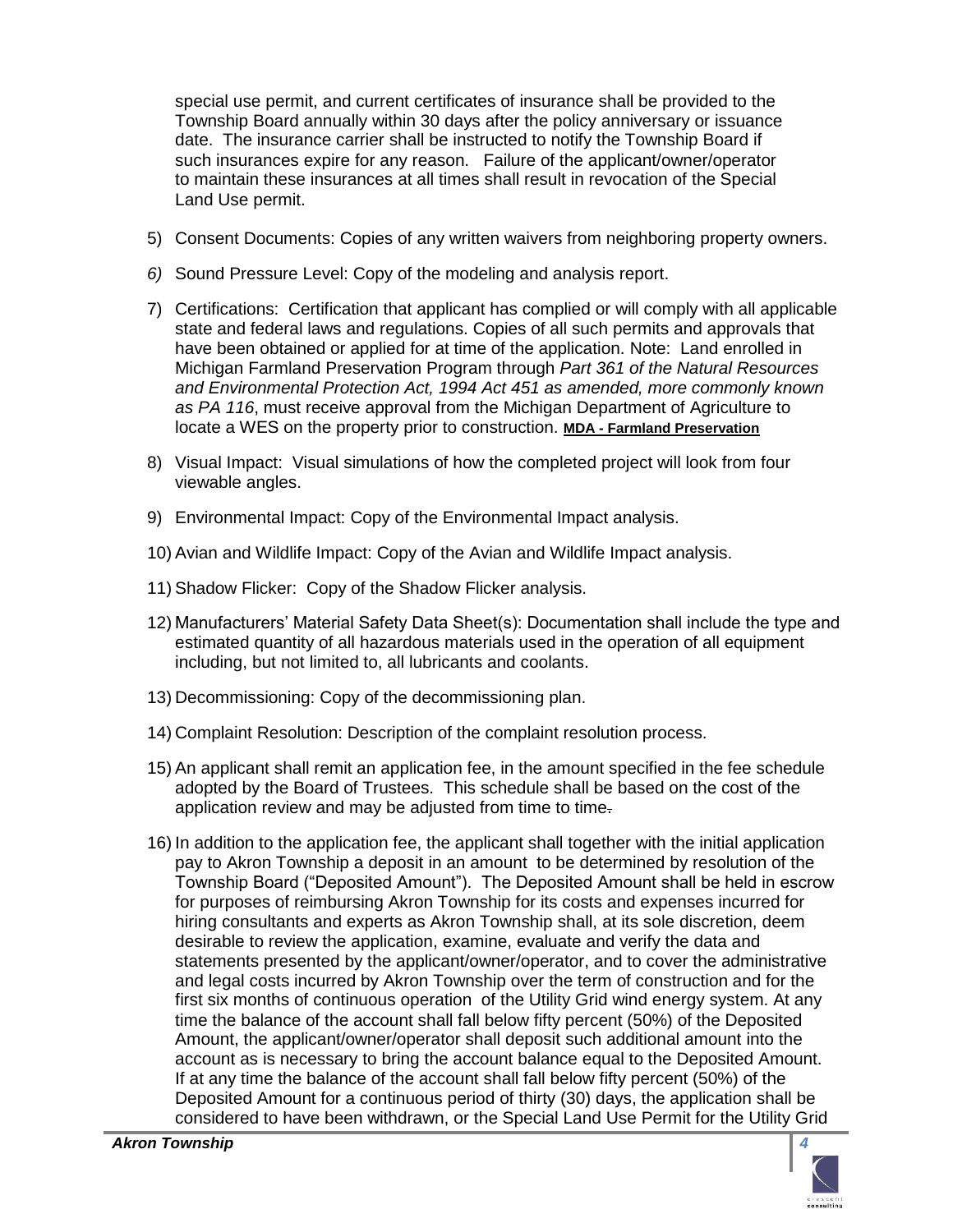wind energy system may be revoked. The Zoning Administrator or township designee shall be charged with monitoring the account and giving monthly reports to the Township Board. After a period of six months of continuous operation of the Utility Grid wind energy system following completion of construction, any balance remaining in the account shall be returned to the applicant/owner/operator.

- 17) The Utility Grid wind energy system project shall meet the following standards and requirements:
	- i. Exclusion Zone: In addition to the Wind Energy Overlay District that encompasses the entirety of Akron Township, all proposed Utility-Grid Wind Energy Systems are subject to an exclusion zone.
	- ii. It is the intent and purpose of the Utility-Grid Wind Energy Exclusion Zone to provide residents in specified areas of Akron Township and adjacent villages relief from Utility Grid wind energy systems. Akron Township permits Utility-Grid Wind Energy Systems as a special use requiring a Special use Permit within the Wind Energy Overlay. Wind turbines that are part of a Utility-Grid Wind Energy System are restricted from all property in the Exclusion Zone as depicted on the Utility-Grid Wind Energy Exclusion Zone map, regardless of the zoning district.
	- iii. The boundaries of the Utility-Grid Wind Energy Exclusion Zone is hereby defined and established as shown on the map which accompanies this Zoning Ordinance and which map, with all explanatory matter thereon, is hereby made part of this Zoning Ordinance.
	- b) Set-Backs:
		- i. Setbacks from inhabited structures: Each wind turbine shall be set back from the nearest inhabited structure a distance of at least one thousand (1000) feet.
	- ii. Setbacks from Non Leased Property: The distance between a Wind Turbine and the property lines of adjacent non-leased properties shall be at least one and one tenth (1.1) times its total height.
	- iii. Setbacks from Leased Property: Where a property is leased on both sides of a private property line the tower may be placed on the property line. Leased property can include more than one piece of property and the requirement shall apply to the combined properties.
	- iv. Public Roads, transmission lines: Each wind turbine shall be set back from the nearest public road a distance no less than one and one tenth (1.1) times the total height of the wind turbine or two hundred (200') feet, whichever is greater, determined at the nearest boundary of the underlying right-of-way for such public road.
	- v. All setbacks shall be measured from the center point of the Wind Turbine.
	- c) Wind turbines and access roads: Wind related facilities shall be located so as to minimize the disruption to agricultural activity and, therefore, the location of towers and access routes is encouraged along internal property lines.
	- e) SCADA (supervisory control and data acquisition) or meteorological (Met) towers shall also comply with the property set-back requirement. The set-back shall be at least the height of the SCADA or Met tower. An Operations and Maintenance Office

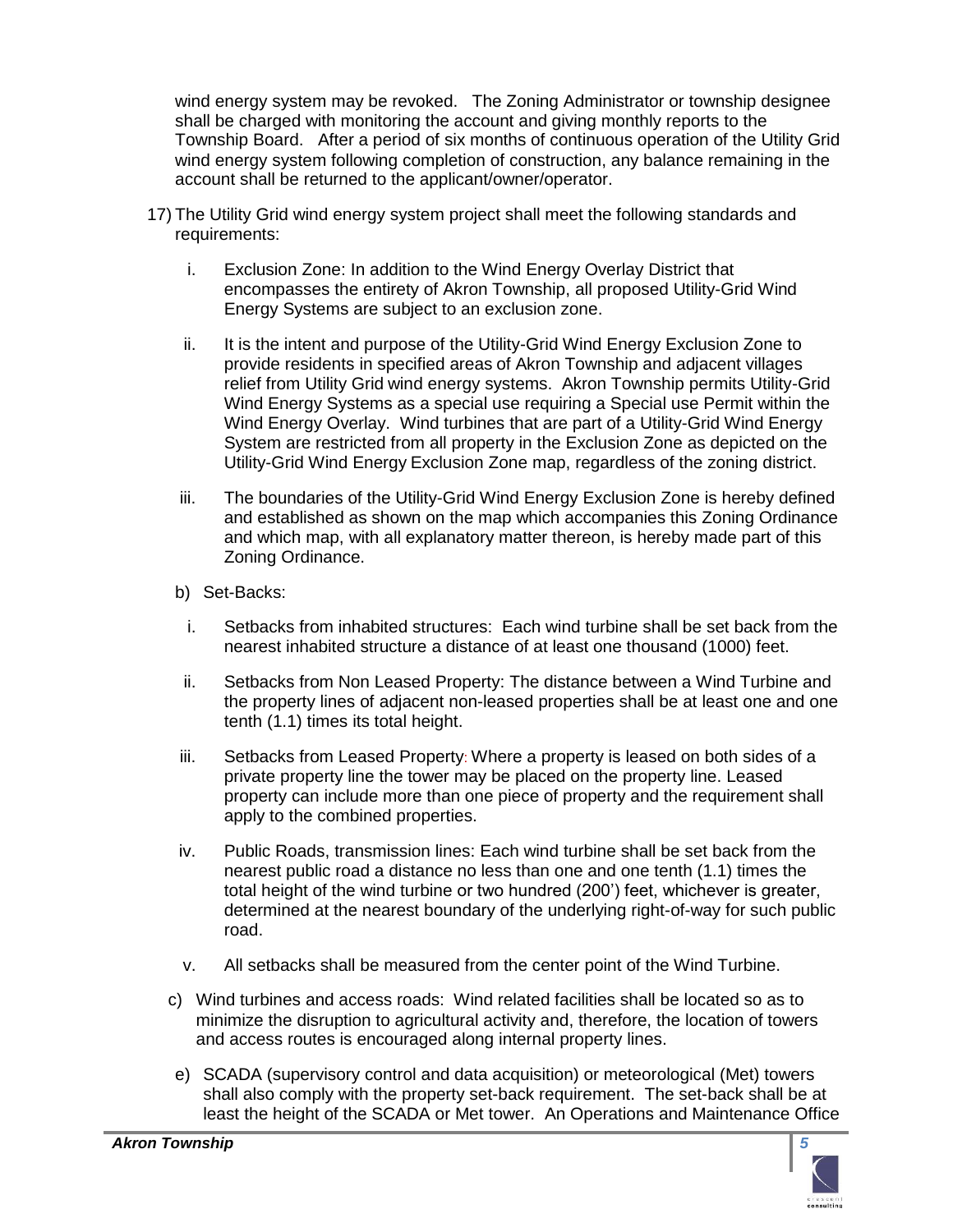building, a sub-station, or ancillary equipment shall comply with any property setback requirement that may be applicable to that type of building or equipment. Overhead transmission lines and power poles shall comply with the set-back requirements applicable to public utilities.

- f) Sound Pressure Level: The sound pressure level generated by a Utility Grid wind energy system shall not exceed 50 dB(A) as measured at an inhabited structure. This sound pressure level shall not be exceeded for more than 6 minutes in any hour of the day. If the ambient sound pressure level exceeds 50 dB(A), the standard shall be ambient dB(A) plus 5 dB(A).
- g) As part of the application and prior to installation, the applicant shall provide modeling and analysis that will confirm that the Utility Grid wind energy system will not exceed the maximum permitted sound pressure levels.
	- i. Modeling and analysis shall conform to IEC 61400 and ISO 9613. After installation of the Utility Grid wind energy system, sound pressure level measurements shall be done by a third party, qualified professional according to the procedures in the most current version of ANSI S12.18. All sound pressure levels shall be measured with a sound meter that meets or exceeds the most current version of ANSI S1.4 specifications for a Type 1 sound meter, which has been calibrated according to a National Institute of Standards and Technology acoustic standard within the previous 12 months and shall be field-calibrated with an ANSI Type 1 calibrator.
		- ii Documentation of the sound pressure level measurements shall be provided to the local government within one hundred twenty (120) days of the commercial operation of the project.
		- iii Measurements shall exclude invalid samples that are contaminated by extraneous noise sources other than the Wind Turbine(s). Monitoring shall not be done during precipitation events or extreme weather conditions. Compliance shall be demonstrated by taking forty (40) valid 15-second Leq sound level readings, excluding the two highest 15-second readings (5% of the monitoring period) and any samples contaminated by extraneous noise sources other than Wind Turbines, and forming the arithmetic average of the remaining 15-second Leq sound readings.
		- iv The background Leq sound level (without Wind Turbine sound) shall be established either by monitoring with the nearby Wind Turbines turned off, or by sound level monitoring of Leq at a similar location unaffected by the Wind Turbine sound, and that background level shall then be subtracted (on an energy basis) from the measurement of the Wind Turbine to obtain the Wind Turbine only sound pressure level.
- 18) Construction Codes, Towers, and Interconnection Standards: Utility Grid wind energy systems including towers shall comply with all applicable state construction and electrical codes and local building permit requirements. Utility Grid wind energy systems including towers shall comply with Federal Aviation Administration requirements, the Michigan Airport Zoning Act (Public Act 23 of 1950, MCL 259.431 et seq.), the Michigan Tall Structures Act (Public Act 259 of 1959, MCL 259.481 et seq.), and local jurisdiction airport overlay zone regulations. The minimum FAA lighting standards shall not be exceeded and the tower shaft shall not be illuminated, unless required by the FAA or the Michigan Tall Structures Act. Utility Grid wind energy systems shall comply with

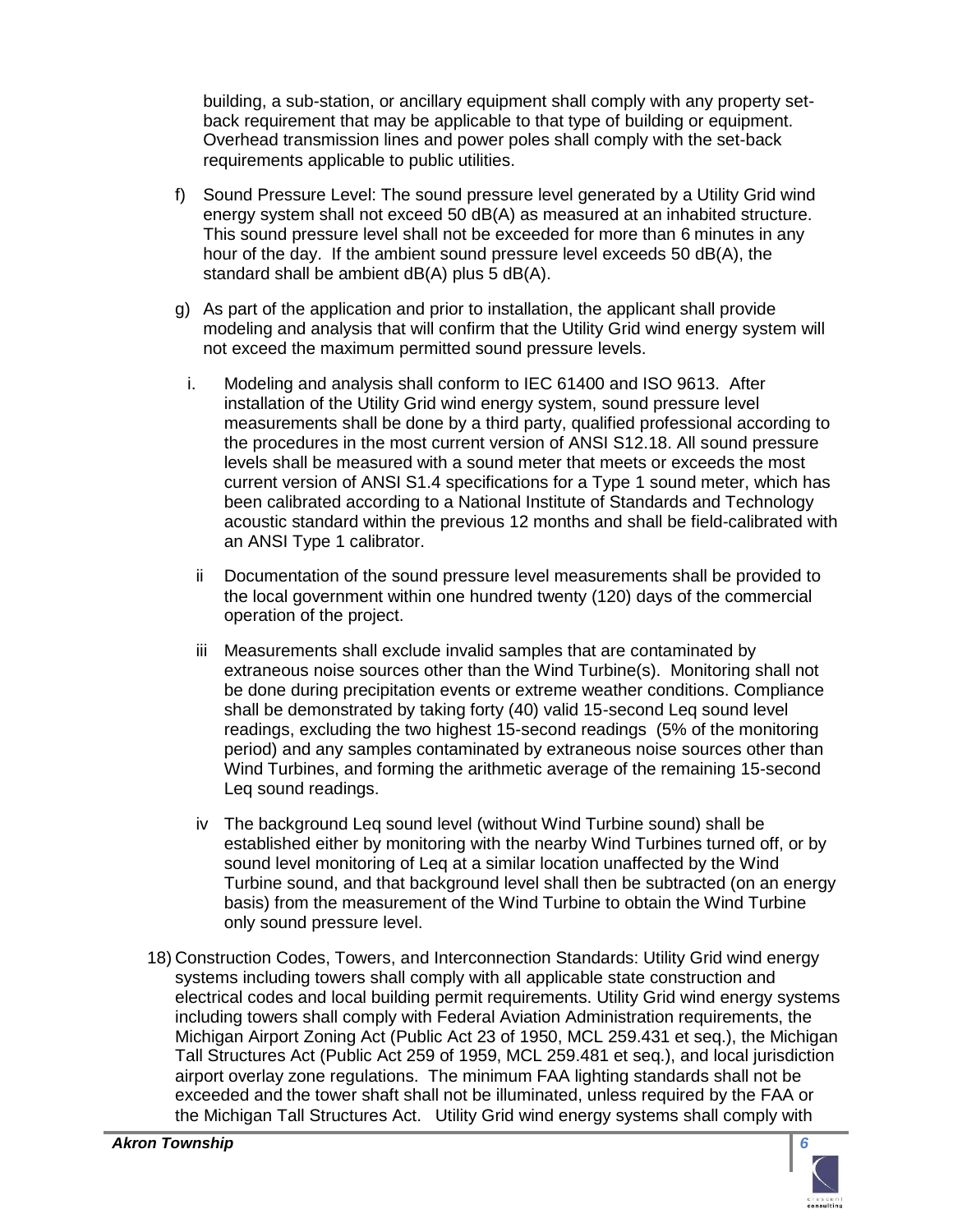applicable utility, Michigan Public Service Commission, and Federal Energy Regulatory Commission interconnection standards. These requirements must be met prior to the commencement of construction but not at the time of application.

- 19) Safety: All Utility Grid wind energy systems shall be designed to prevent unauthorized access to electrical and mechanical components and shall have access doors that are kept securely locked at all times when service personnel are not present. All spent lubricants and cooling fluids shall be properly and safely removed in a timely manner from the site of the wind energy system. A sign shall be posted near the tower or Operations and Maintenance Office building that will contain emergency contact information. Signage placed at the road access shall be used to warn visitors about the potential danger of falling ice.
- 20) Visual Impact: Utility Grid wind energy system projects shall use tubular towers and all Utility Grid wind energy systems in a project shall be finished in a single, non-reflective matte finished color. A project shall be constructed using wind energy systems of similar design, size, operation, and appearance throughout the project. No lettering, company insignia, advertising, or graphics shall be on any part of the tower, hub, or blades. Nacelles may have lettering that exhibits the manufacturer's and/or owner's identification. The applicant shall avoid state or federal scenic areas and significant visual resources listed in the local unit of government's comprehensive plan.
- 21) Environmental Impact: The applicant shall have a third party, qualified professional conduct an analysis to identify and assess any potential impacts on the natural environment including, but not limited to wetlands and other fragile ecosystems, historical and cultural sites, and antiquities. The applicant shall take appropriate measures to minimize, eliminate or mitigate adverse impacts identified in the analysis.

The applicant shall identify and evaluate the significance of any net effects or concerns that will remain after mitigation efforts. The applicant shall comply with applicable parts of the Michigan Natural Resources and Environmental Protection Act (Act 451 of 1994, MCL 324.101 et seq., as amended) including but not limited to Part 31 Water Resources Protection (MCL 324.3101 et seq.), Part 91 Soil Erosion and Sedimentation Control (MCL 324.9101 et seq.) , Part 301 Inland Lakes and Streams (MCL 324.30101 et seq.), Part 303 Wetlands (MCL 324.30301 et seq.), Part 323 Shoreland Protection and Management (MCL 324.32301 et seq.), Part 325 Great Lakes Submerged Lands (MCL 324.32501 et seq.), and Part 353 Sand Dunes Protection and Management (MCL 324.35301 et seq.). The applicant shall enter into a road use agreement with the Tuscola County Road Commission before beginning construction.

22) Avian and Wildlife Impact: The applicant shall have a third party, qualified professional conduct an analysis to identify and assess any potential impacts on wildlife and endangered species. The applicant shall take appropriate measures to minimize, eliminate or mitigate adverse impacts identified in the analysis. The applicant shall identify and evaluate the significance of any net effects or concerns that will remain after mitigation efforts.

Sites requiring special scrutiny include wildlife refuges, other areas where birds are highly concentrated, bat hibernacula, wooded ridge tops that attract wildlife, sites that are frequented by federally and/or state listed endangered species of birds and bats, significant bird migration pathways, and areas that have landscape features known to attract large numbers of raptors.

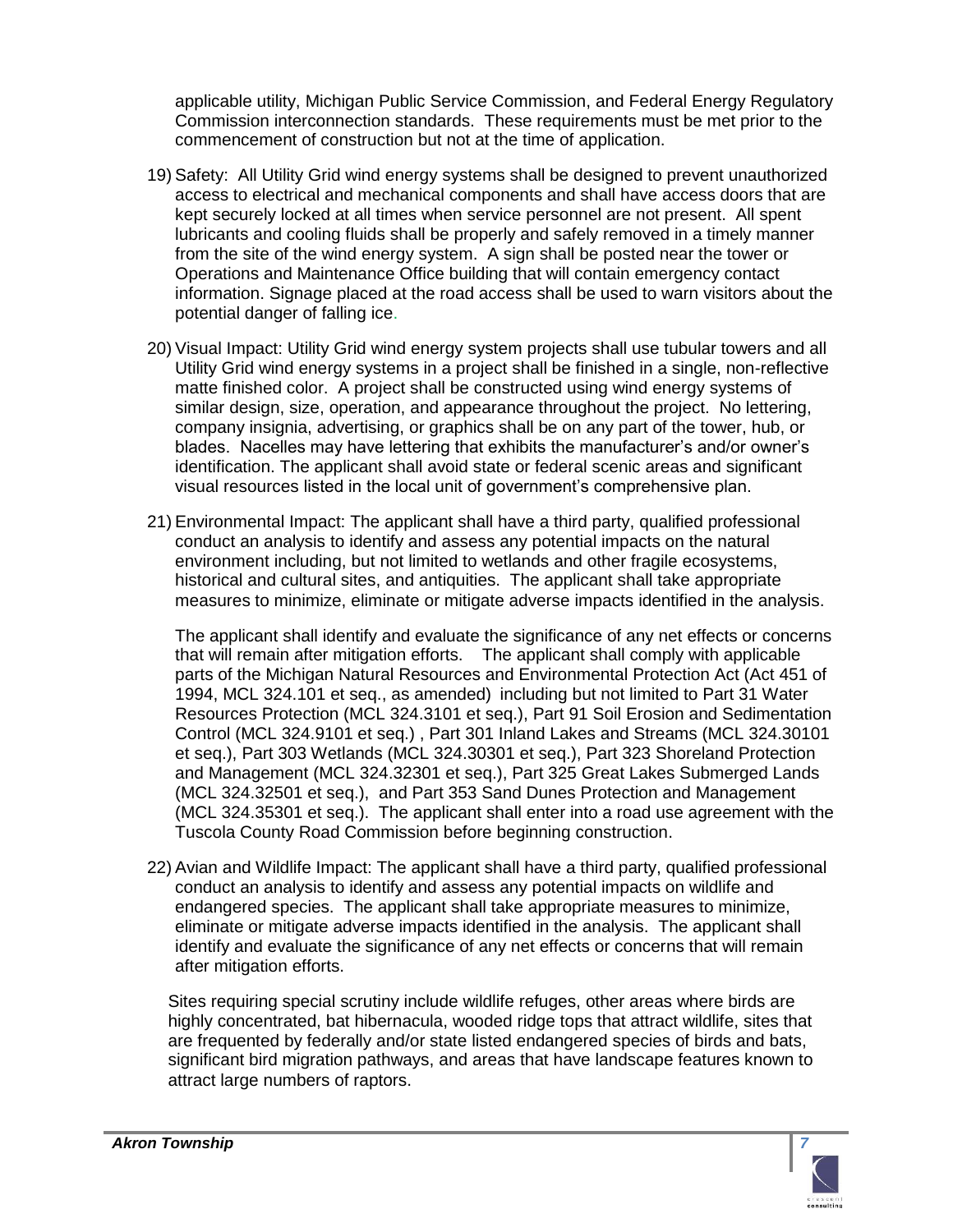At a minimum, the analysis shall include a thorough review of existing information regarding species and potential habitats in the vicinity of the project area. Where appropriate, surveys for bats, raptors, and general avian use should be conducted. The analysis shall include the potential effects on species listed under the federal Endangered Species Act and Michigan's Endangered Species Protection Law.

The analysis shall indicate whether a post construction wildlife mortality study will be conducted and, if not, the reasons why such a study does not need to be conducted. Power lines should be placed underground, when feasible, to prevent avian collisions and electrocutions. All above-ground lines, transformers, or conductors should comply with the Avian Power Line Interaction Committee [\(APLIC\)](http://www.aplic.org/) published guidelines to prevent avian mortality.

23) Electromagnetic Interference: No Utility Grid wind energy system shall be installed in any location where its proximity to existing fixed broadcast, retransmission, or reception antennae for global positioning system correction systems (RTK), radio, television, or wireless phone or other personal communication systems would produce electromagnetic interference with signal transmission or reception unless the applicant provides a replacement signal to the affected party that will restore reception to at least the level present before operation of the wind energy system or mitigates the interference to the affected party's reasonable satisfaction. No Utility Grid wind energy system shall be installed in any location within the line of sight of an existing microwave communications link where operation of the wind energy system is likely to produce electromagnetic interference in the link's operation unless the interference is insignificant.

## 24) Shadow Flicker:

- a) The applicant shall conduct an analysis of potential shadow flicker created by each proposed wind turbine at inhabitable structure with direct line-of sight to a wind turbine. Such analysis shall be documented in a shadow flicker modeling report to be submitted as part of the Special use Permit Application to the Planning Commission.
- b) The analysis shall identify the locations of shadow flicker created by each proposed wind turbine and the expected duration of the flicker at these locations from sunrise to sunset over the course of a year.
- c) Site plans shall depict a contour around each proposed wind turbine that represents the predicted thirty (30) hours per year shadow flicker generated by the modeling software used in the report.
- d) The analysis shall identify problem areas where shadow flicker may affect the occupants of the habitable structures and describe measures that shall be taken to eliminate or mitigate the problems.
- e) A shadow flicker mitigation plan shall also be submitted with the shadow flicker modeling report for any shadow flicker exceeding thirty (30) hours per year. Any shadow flicker complaint shall be addressed by the applicant and be reasonably mitigated.
- 25) Decommissioning: The applicant shall submit a decommissioning plan. The plan shall include:

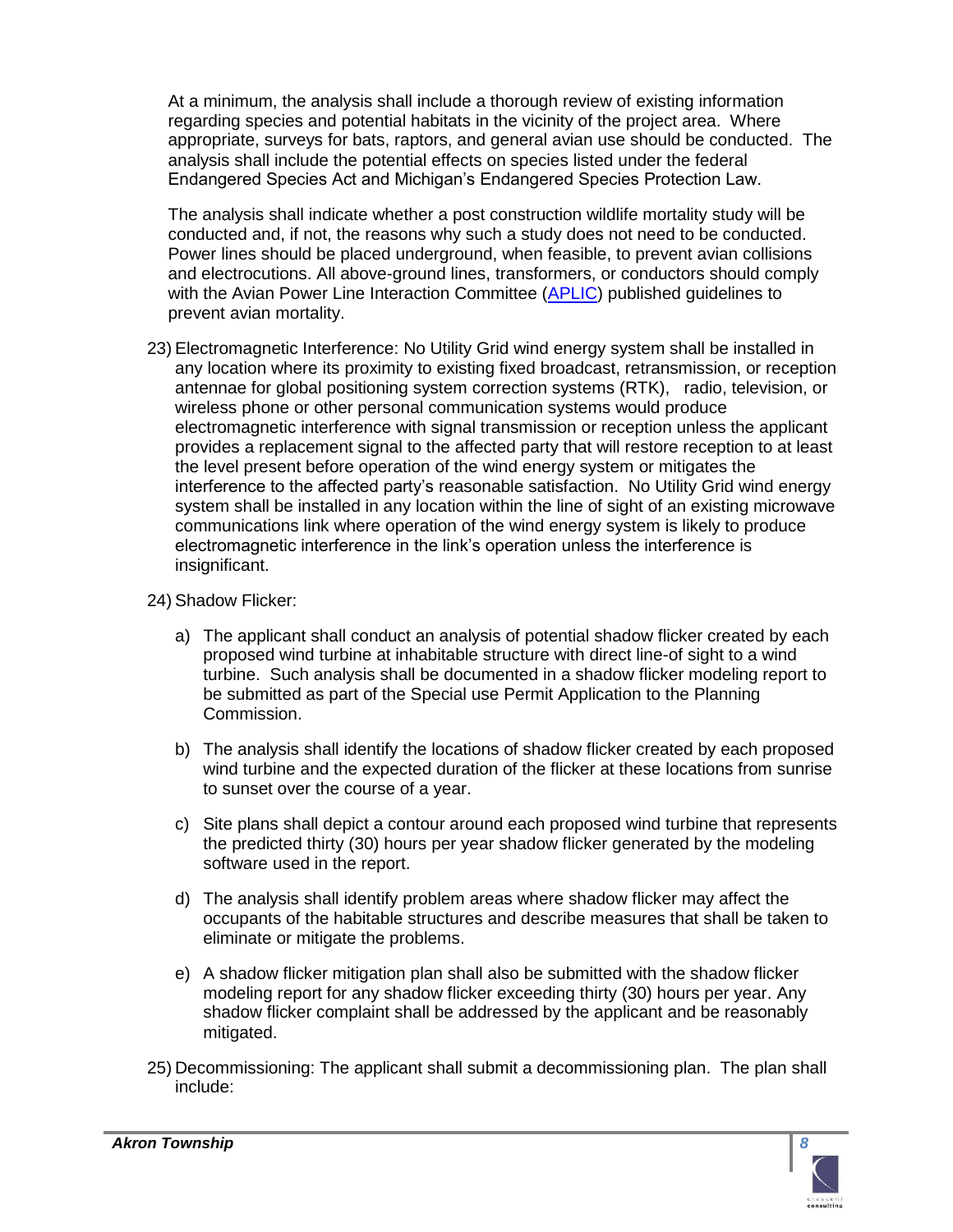- a) the anticipated life of the project,
- b) the estimated decommissioning costs net of salvage value in current dollars and provide that this figure shall be updated every fifth (5th) year after commercial operation of the Utility Grid wind energy system,
- c) confirmation that each Wind Turbine, Wind Turbine foundation, and all electrical components and associated facilities within the Wind Turbine foundation, will be removed to a depth of sixty (60) inches below original grade, or to the level of bedrock, whichever is less. The Zoning Administrator may approve a land owner's request for any concrete foundations or other infrastructure to remain for other uses,
- d) the anticipated manner in which the project will be decommissioned and the site restored, which shall be completed within eighteen (18) months after the Utility Grid wind energy system reaches the end of its useful life unless a longer period is approved by the Township Board,
- e) A requirement for notice to the Township one year in advance of decommissioning. A surety bond, letter of credit, corporate guaranty or other similar financial instrument acceptable to the planning commission that is equal to the cost of decommissioning is required. The amount of security shall be adjusted to equal the latest estimated net decommissioning costs under subpart (24)(b) above.
- f) The Utility Grid energy system or an individual turbine shall be presumed to be at the end of its useful life if no more than ten percent (10%) of cumulative nameplate capacity in commercially viable electricity is generated for a continuous period of twelve (12) months. In such event, the Township Board shall request, and the owner/operator shall provide, a status report and plan regarding the affected Utility Grid energy system or individual turbine, detailing the steps to be taken to decommission the Utility Grid energy system or affected turbine or, as applicable, to achieve renewed operational status. If in the Township Board's discretion applicant/owner/operator fails to provide a viable plan to bring the Utility Grid wind energy system or turbine(s) to renewed operational status, the Township Board may, at its discretion, order that the Utility Grid energy system or affected turbine be decommissioned. Failure of the applicant/owner/operator to decommission as ordered shall result in the issuance of a stop operations order and revocation of the Special Land Use Permit.
- g) Wind production summary reports by month shall be provided annually for the Utility Grid wind energy system and each turbine to the Township Board by January 31<sup>st</sup> of each year, for the preceding year.
- h) The Township Board shall be notified within thirty (30) days of any changes in the status of the Utility Grid wind energy system or an individual turbine, including cessation of use, change in ownership, or change in the terms of the underlying lease to the subject property.
- 26) Complaint Resolution: The applicant shall develop a process to resolve complaints from nearby residents concerning the construction or operation of the project. The process may use an independent mediator or arbitrator and shall include a time limit for acting on a complaint. The process shall not preclude the local government from acting on a complaint. During construction, operations and for the life of the wind turbine, the applicant shall maintain and make available to nearby residents a telephone number where a project representative can be reached during normal business hours. A report